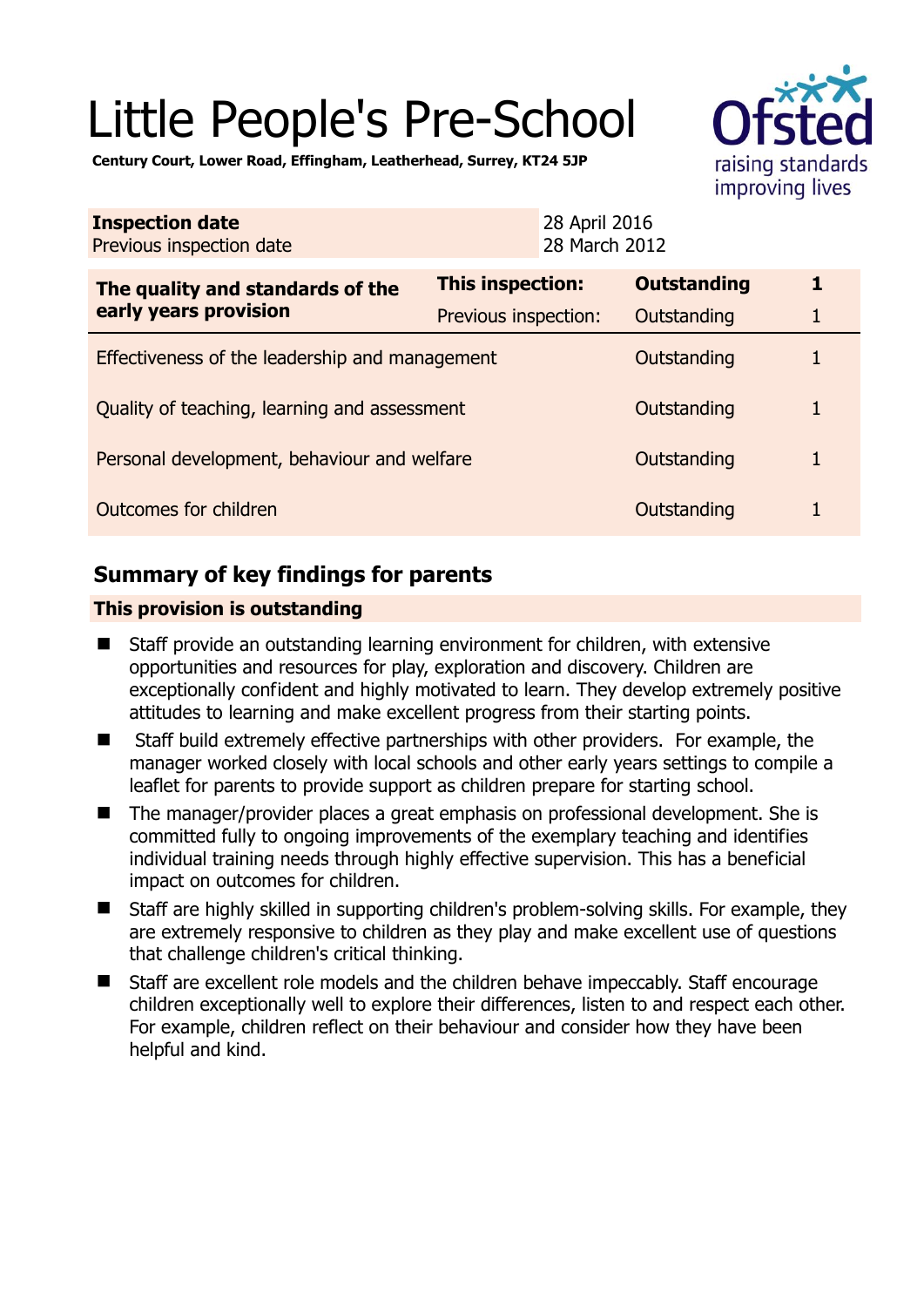## **What the setting needs to do to improve further**

#### **To further improve the quality of the early years provision the provider should:**

■ challenge children even further in their excellent use of language to use more descriptive vocabulary as they play.

## **Inspection activities**

- The inspector observed teaching practices and the impact these have on children's learning.
- The inspector held discussions with the manager, staff, children and parents.
- The inspector looked at relevant documentation, including records of suitability checks and policies.
- The inspector sampled children's development information and records.
- The inspector carried out joint observations with the manager.

#### **Inspector**

Anne Clifft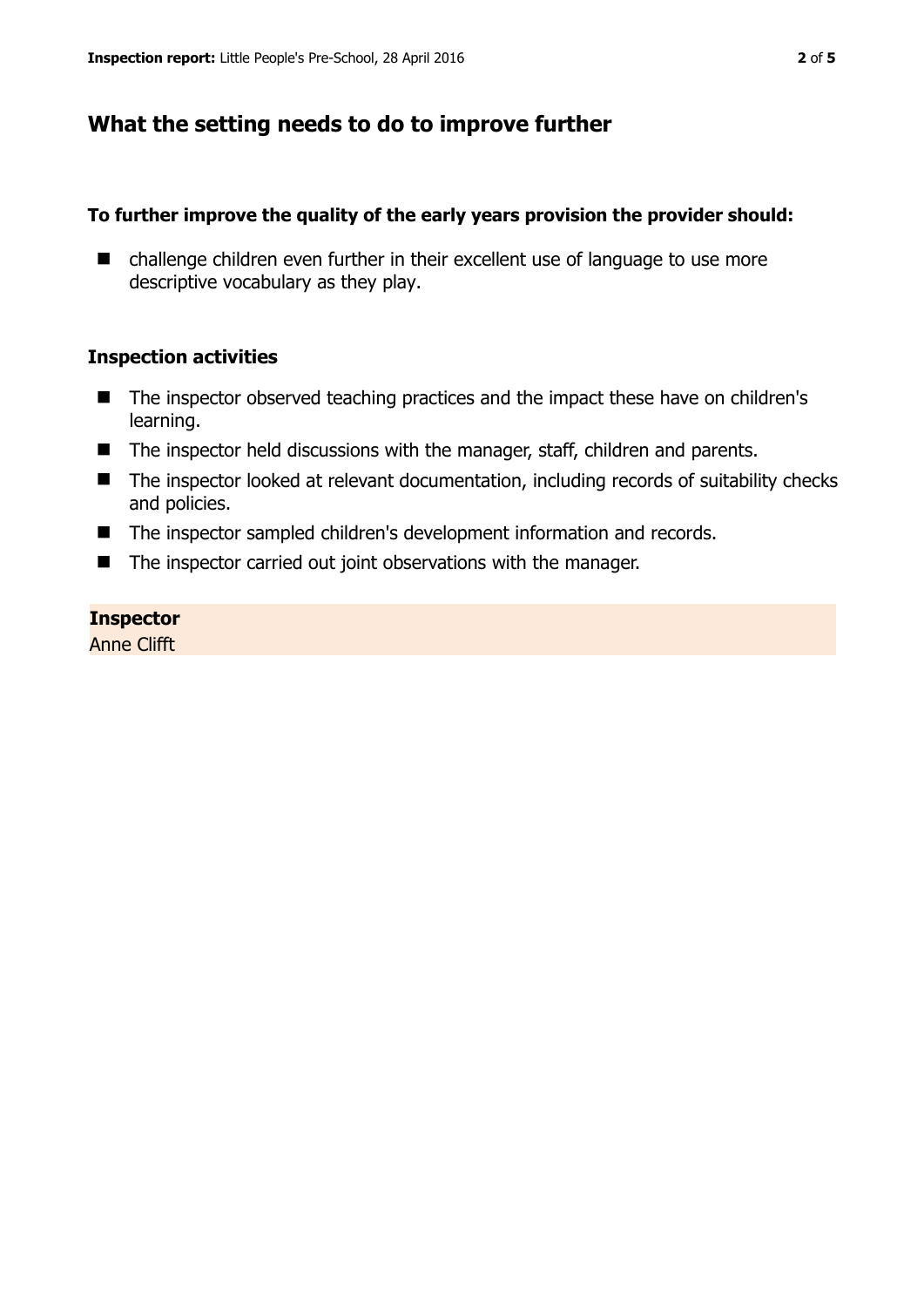## **Inspection findings**

## **Effectiveness of the leadership and management is outstanding**

The manager/provider evaluates the progress of the pre-school meticulously and has a clear vision for the future. Staff monitor children's progress and achievements extremely closely and identify quickly any children who may need extra support. Partnerships with parents are well established and they are informed fully of their children's progress. Staff provide parents with excellent ideas to support children's learning at home. Safeguarding is effective. Staff have an excellent understanding of safeguarding children and know the correct procedure to follow if they have concerns.

## **Quality of teaching, learning and assessment is outstanding**

Staff have an excellent understanding of how young children learn and they plan exciting learning opportunities that enthuse and inspire children. For example, children relished the challenge of hammering nails into wood and showed great perseverance as they tried to remove them safely. Staff make full use of all opportunities to support children's imagination. For example, children practised their small hand-muscle movements to use spray paints, delighting in the exciting colour effects they created. Staff are highly skilled in supporting children's communication and language skills and children are confident communicators. However, staff sometimes overlook opportunities to challenge children's excellent use of vocabulary even further.

#### **Personal development, behaviour and welfare are outstanding**

Children flourish in the pre-school. Staff are exceptionally caring and form extremely strong bonds with children, who are exceedingly happy and secure. Children develop a strong sense of responsibility and respect for their learning environment, and have high levels of safety awareness. For instance, visual prompts help children to consider how to use equipment safely, and children use these in their play knowledgably. Staff promote an understanding of healthy lifestyles exceptionally well. Children benefit from extensive, exciting physical challenges outdoors. For example, they thoroughly enjoyed exercising and practising skills as they negotiated a string 'spider's web', climbing over and under with great control.

#### **Outcomes for children are outstanding**

Children are extremely independent and delight in working things out for themselves. For example, they consider how to slow down the speed of sand flowing through a wheel successfully. Children count with confidence and use their mathematical knowledge accurately as they play. They demonstrate excellent social skills and play collaboratively. For example, children show great team spirit as they work together, using water to flush objects down a water chute and catch them at the other end. Children gain the confidence and skills needed for their next stages in learning.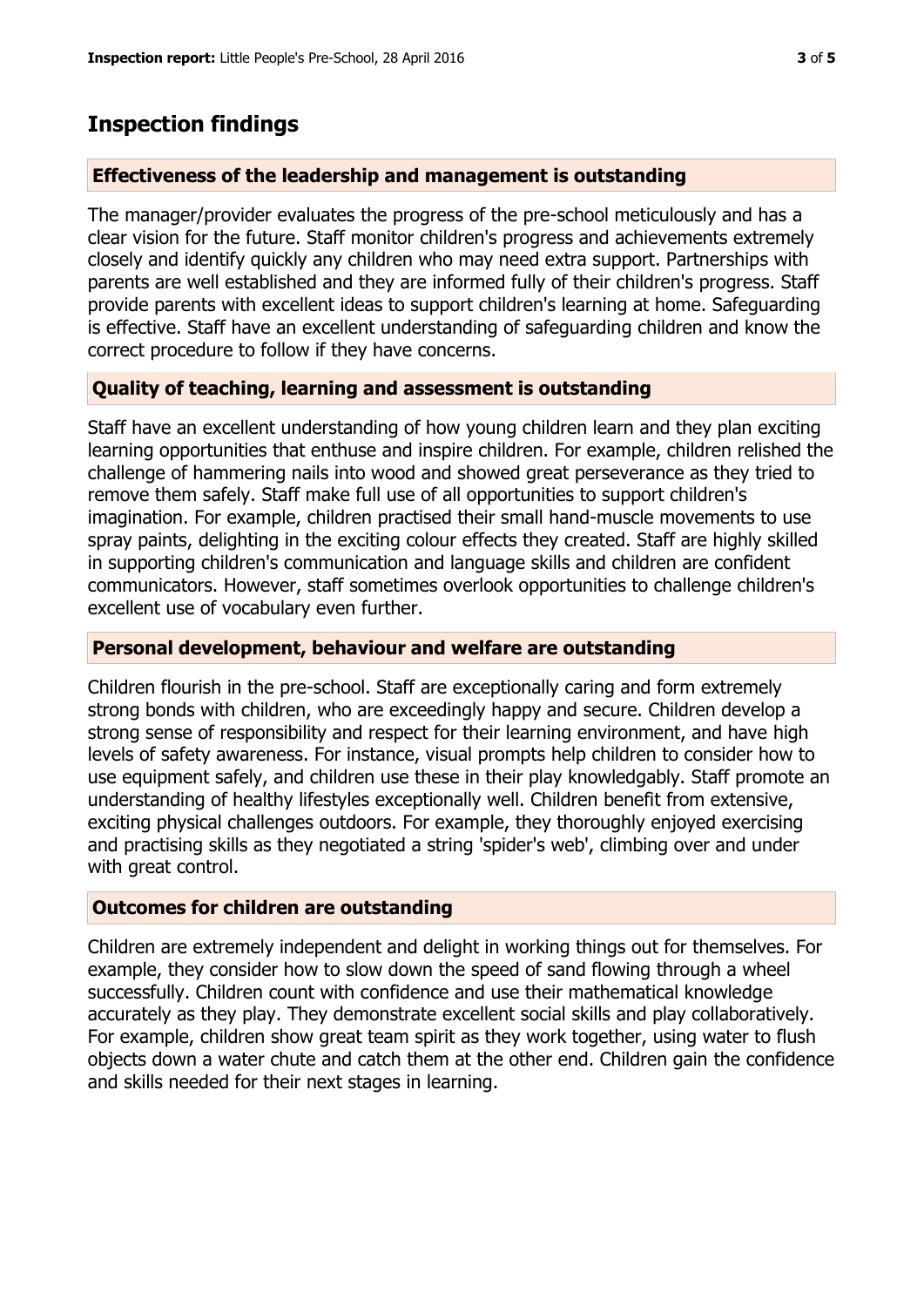## **Setting details**

| Unique reference number            | EY436860                   |  |
|------------------------------------|----------------------------|--|
| <b>Local authority</b>             | Surrey                     |  |
| <b>Inspection number</b>           | 822866                     |  |
| <b>Type of provision</b>           | Full-time provision        |  |
| Day care type                      | Childcare - Non-Domestic   |  |
| <b>Registers</b>                   | Early Years Register       |  |
| Age range of children              | $2 - 4$                    |  |
| <b>Total number of places</b>      | 40                         |  |
| Number of children on roll         | 43                         |  |
| <b>Name of provider</b>            | Little People's Pre-School |  |
| <b>Date of previous inspection</b> | 28 March 2012              |  |
| <b>Telephone number</b>            | 01372 750919               |  |

Little People's Pre-School registered in 2011. It operates from Effingham, Surrey. It opens from 9am to 3pm on Monday to Thursday and from 9am to 1pm on Friday. The pre-school employs 11 staff; of these, one holds Qualified Teacher Status and eight hold appropriate early years qualifications, including one at level 6 and one at level 5. The pre-school receives funding for the provision of free early education for children aged two, three and four years.

This inspection was carried out by Ofsted under sections 49 and 50 of the Childcare Act 2006 on the quality and standards of provision that is registered on the Early Years Register. The registered person must ensure that this provision complies with the statutory framework for children's learning, development and care, known as the Early Years Foundation Stage.

Any complaints about the inspection or the report should be made following the procedures set out in the guidance 'Complaints procedure: raising concerns and making complaints about Ofsted', which is available from Ofsted's website: www.gov.uk/government/organisations/ofsted. If you would like Ofsted to send you a copy of the guidance, please telephone 0300 123 4234, or email enquiries@ofsted.gov.uk.